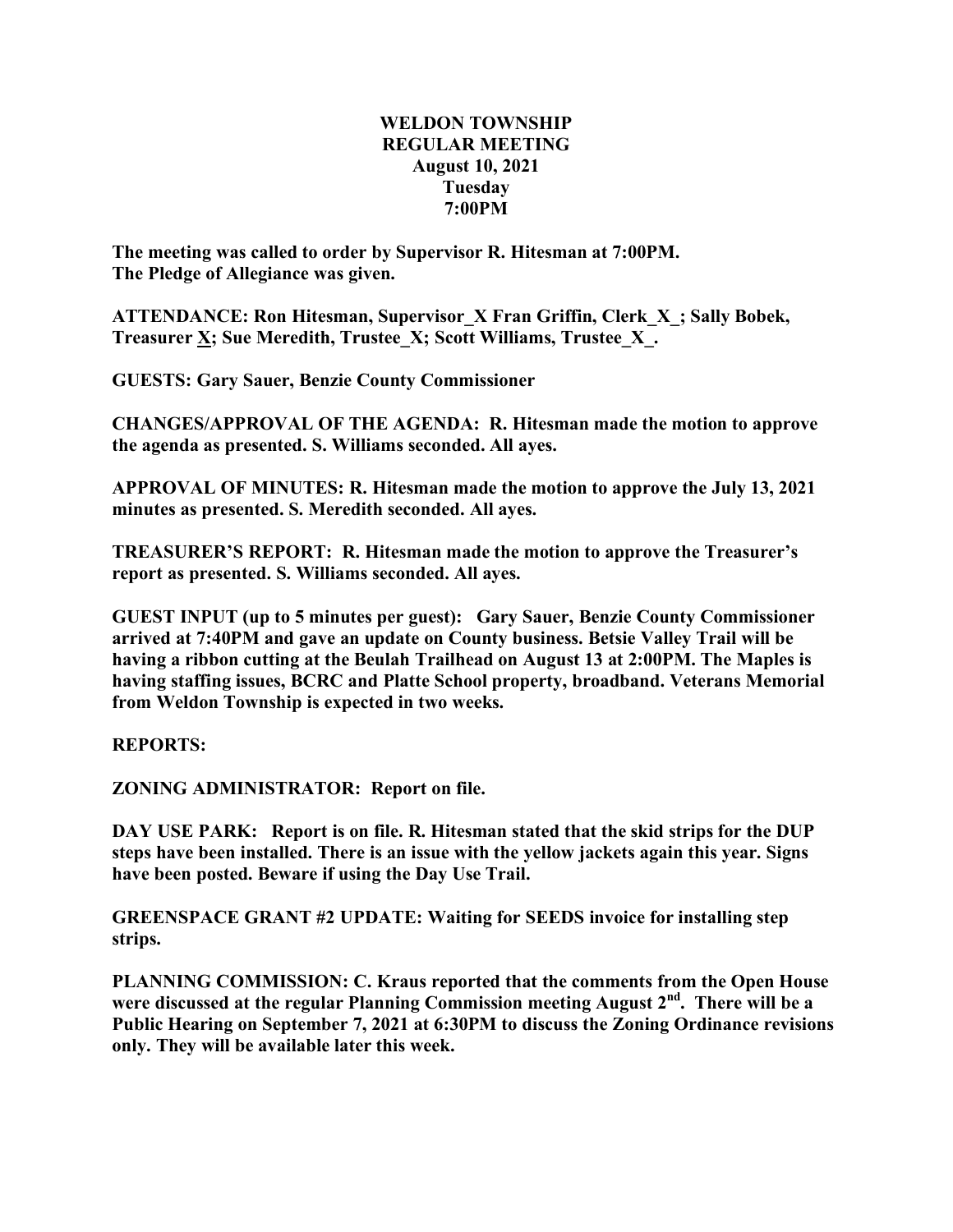**LIQUOR INSPECTOR REPORT: R. Hitesman gave his report. Reports are on file.**

**ASSESSOR'S REPORT: Assessor's report is on file. This is Casey Guthrie's last meeting.**

**NUISANCE REPORT: Report is on file.**

**Carol Merrill and Wyatt Crawford arrived at 7:15PM. Carol Merrill has agreed to be our new Assessor. Wyatt Crawford will be her apprentice.**

**BUDGET REPORT: Clerk stated the Budget looks good at this time. R. Hitesman made the motion to approve the budget. S. Williams seconded. All ayes.**

**SUPERVISOR COMMENTS: R. Hitesman presented the information received from Frankfort regarding Short Term Rentals. Discussion. R. Hitesman to research more.**

**S. Bobek spoke on the ARPA funds. Half will be awarded now and half in a year. Discussion. Motion by S. Williams to accept the ARPA money. R. Hitesman seconded. Roll call taken. R. Hitesman, yea, S. Bobek, yea, S. Williams, yea, S. Meredith, yea, F. Griffin, yea. All ayes. Motion passed.**

**R. Hitesman reported on the roof leaking again in the Clerk's office. Rick Damore looked at it. Suggested we use a "Rhino" sealer on it. He will get a price. New metal roof is approximately \$40,000. Deb Franke sent a letter of resignation in July from the Board of Review. Will put an ad in the paper for a new member. R. Hitesman asked for approval to purchase a new printer for his office. S. Williams made the motion to approve the purchase of a new printer. F. Griffin seconded. Roll call taken. R. Hitesman abstained. S. Bobek, yea, S. Meredith, yea, S. Williams, yea, F. Griffin, yea. Motion passed. 4 yeas, 1 abstention.**

**CLERK COMMENTS: Paperwork has been received from S. Williams for his retirement and he has enrolled with AFLAC. Our webmaster has asked for an increase in pay. Discussion. Cleanup day is September 18, 2021. Proof of Weldon Township residency will be required.**

## **UNFINISHED BUSINESS: none**

**NEW BUSINESS: R. Hitesman made the motion to accept the Code of Conduct for Weldon Township Board Meeting. F. Griffin seconded. All ayes. The Code of Conduct was adopted. R. Hitesman made the motion to table the Nuisance Ordinance amendment (waiting for Elise). S. Williams seconded. All ayes. G. Stevens reported that he filed a police report on the yard damage done at the Weldon Township Cemetery. He then presented his project to redo the fence to restrict vehicles entry. A quote from Apple Fence was presented for \$680.00. Discussion. Clerk stated that there isn't enough in the Cemetery account for this.**

**S. Bobek made the motion to approve the project and take the money needed from the Contingency account for the fence work. S. Williams seconded. All ayes.**